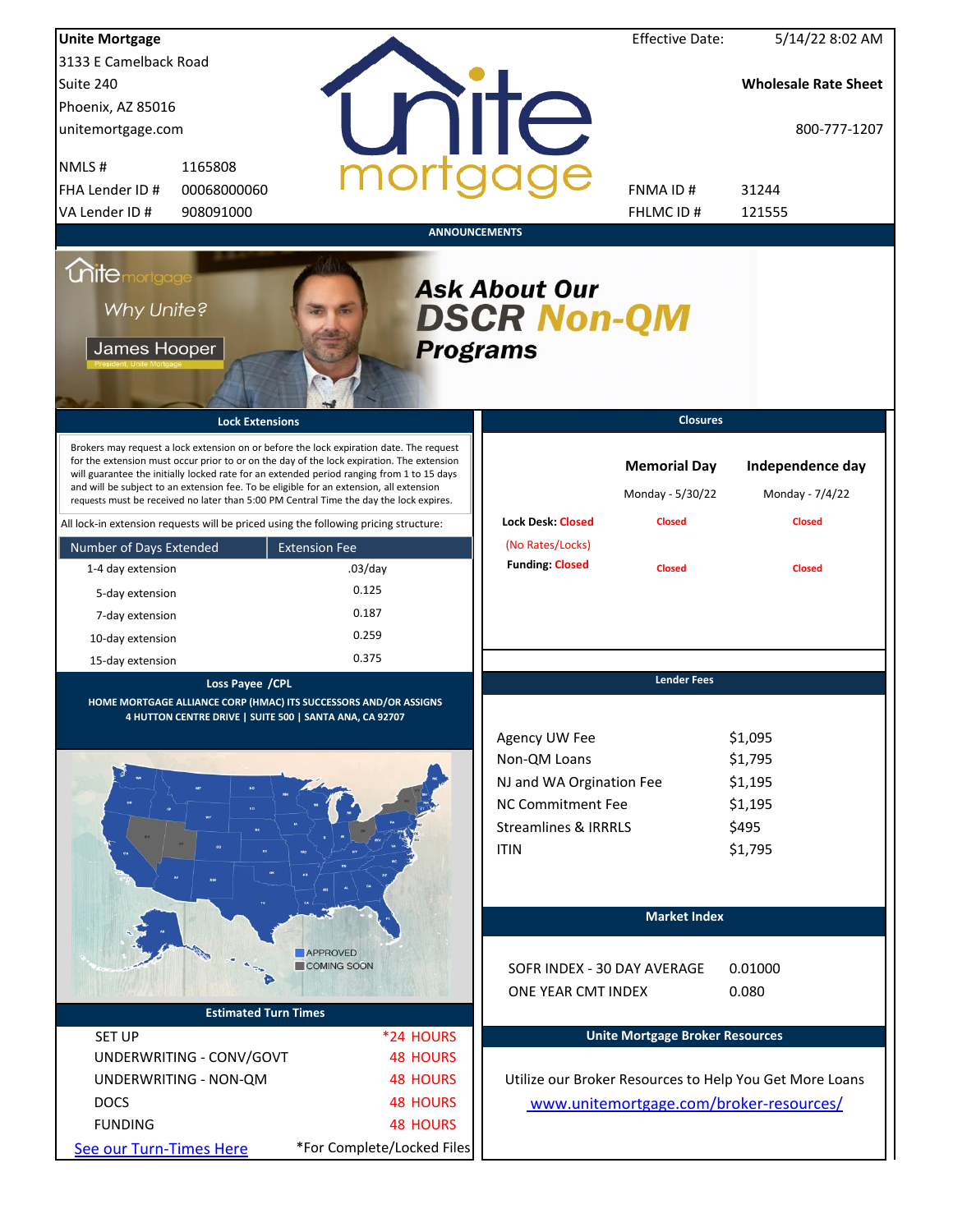

#### **Rates are subject to change without prior notice Not for Public View • For Professional Use Only <b>Leading Community** Lock Desk

Price Change Effective: 9:00 AM PST

**30 DAY PRICING PRICING ADJUSTMENTS**

[locks@unitemtg](mailto:locks@unitemtg.com).com File Update: 13-May-2022 6:09 AM

Effective Date: 13-May-2022 Lock Hours: 9:00 A.M. - 3:00 P.M. PST

# **INVESTOR PRIME**

| <b>30 DAY PRICING</b> |                |                 |  |  |  |  |  |
|-----------------------|----------------|-----------------|--|--|--|--|--|
| <b>RATE</b>           | <b>5/6 ARM</b> | <b>30YR FIX</b> |  |  |  |  |  |
| 8.500                 | 102.7500       | 102.5000        |  |  |  |  |  |
| 8.375                 | 102.6250       | 102.3750        |  |  |  |  |  |
| 8.250                 | 102.5000       | 102.2500        |  |  |  |  |  |
| 8.125                 | 102.3750       | 102.1250        |  |  |  |  |  |
| 8.000                 | 102 2500       | 102 0000        |  |  |  |  |  |
| 7.875                 | 102.1250       | 101.8750        |  |  |  |  |  |
| 7.750                 | 102.0000       | 101.7500        |  |  |  |  |  |
| 7.625                 | 101.8750       | 101.6250        |  |  |  |  |  |
| 7.500                 | 101.7500       | 101.5000        |  |  |  |  |  |
| 7.375                 | 101.6250       | 101.3750        |  |  |  |  |  |
| 7.250                 | 101.5000       | 101.2500        |  |  |  |  |  |
| 7.125                 | 101.3750       | 101.1250        |  |  |  |  |  |
| 7.000                 | 101.2500       | 101.0000        |  |  |  |  |  |
| 6.875                 | 101.1250       | 100.8750        |  |  |  |  |  |
| 6.750                 | 100.8750       | 100.6250        |  |  |  |  |  |
| 6.625                 | 100.6250       | 100.3750        |  |  |  |  |  |
| 6.500                 | 100.3750       | 100.1250        |  |  |  |  |  |
| 6.375                 | 100.1250       | 99.8750         |  |  |  |  |  |
| 6.250                 | 99.7500        | 99.5000         |  |  |  |  |  |
| 6.125                 | 99.3750        | 99.1250         |  |  |  |  |  |
| 6.000                 | 98.8750        | 98.6250         |  |  |  |  |  |
| 5.875                 | 983750         | 98 1250         |  |  |  |  |  |
|                       |                |                 |  |  |  |  |  |

| <b>MAX PRICING (Lower of Price or Premium)</b> |          |  |  |  |  |  |
|------------------------------------------------|----------|--|--|--|--|--|
| No Prepay - Hard                               | 98 7500  |  |  |  |  |  |
| 1yr Prepay - Hard                              | 99 8750  |  |  |  |  |  |
| 2yr Prepay - Hard                              | 100 1250 |  |  |  |  |  |
| 3yr Prepay - Hard                              | 100 3750 |  |  |  |  |  |
| 4yr Prepay - Hard                              | 100 6250 |  |  |  |  |  |
| 5yr Prepay - Hard                              | 100 8750 |  |  |  |  |  |
|                                                |          |  |  |  |  |  |
| <b>ARM MARGIN</b>                              |          |  |  |  |  |  |
| 5.000                                          | SOFR     |  |  |  |  |  |
|                                                |          |  |  |  |  |  |
| <b>LOCK FEES</b>                               |          |  |  |  |  |  |
| Relock Fee:                                    | 250      |  |  |  |  |  |
| Extension Fee Per Diem:                        | 030      |  |  |  |  |  |
| <b>Extension Max:</b>                          | 15 Days  |  |  |  |  |  |

| <b>RATE</b>                           | <b>5/6 ARM</b>                          | 30YR FIX             |  |                                   |                                      |                    |                    |                    | <b>LTV</b>         |                    |                            |                                    |
|---------------------------------------|-----------------------------------------|----------------------|--|-----------------------------------|--------------------------------------|--------------------|--------------------|--------------------|--------------------|--------------------|----------------------------|------------------------------------|
| 8.500                                 | 102.7500                                | 102.5000             |  | <b>Documentation</b>              | <b>Credit Score</b>                  | $00.01 - 50$       | 50.01-55           | 55.01-60           | $60.01 - 65$       | 65.01-70           | 70.01-75                   | 75.01-80                           |
| 8.375                                 | 102.6250                                | 102.3750             |  |                                   | 2780<br>760 - 779                    | (0.250)            | (0.375)            | (0.500)            | (0.625)            | (0.875)            | (1.125)                    | (1.750)                            |
| 8.250<br>8.125                        | 102.5000<br>102.3750                    | 102.2500<br>102.1250 |  |                                   | 740 - 759                            | (0.375)<br>(0.375) | (0.375)<br>(0.500) | (0.625)<br>(0.750) | (0.875)<br>(1.000) | (1.000)<br>(1.250) | (1.375)<br>(1.625)         | (2.000)<br>(2.250)                 |
| 8.000                                 | 102.2500                                | 102.0000             |  |                                   | 720 - 739                            | (0.500)            | (0.625)            | (0.875)            | (1.125)            | (1.500)            | (2.000)                    | (2.750)                            |
| 7.875                                 | 102.1250                                | 101.8750             |  | <b>DSCR</b>                       | 700 - 719                            | (0.625)            | (0.750)            | (1.000)            | (1.375)            | (1.875)            | (2.500)                    | (3.500)                            |
| 7.750                                 | 102.0000                                | 101.7500             |  |                                   | 680 - 699                            | (0.875)            | (1.000)            | (1.250)            | (1.750)            | (2.250)            | (3.000)                    | (3.875)                            |
| 7.625                                 | 101.8750                                | 101.6250             |  |                                   | $660 - 679$                          | (1.375)            | (1.500)            | (1.625)            | (2.250)            | (3.125)            | (3.750)                    | (4.500)                            |
| 7.500                                 | 101.7500                                | 101.5000             |  |                                   | $640 - 659$                          | (1.875)            | (2.000)            | (2.125)            | (2.750)            | (3.625)            | (4.750)                    | $\#N/A$                            |
| 7.375                                 | 101.6250                                | 101.3750             |  |                                   | 620 - 639                            | (2.375)            | (2.500)            | (2.625)            | (3.250)            | (4.125)            | #N/A                       | #N/A                               |
| 7.250                                 | 101.5000                                | 101.2500             |  |                                   | $\geq 780$                           | (0.125)            | (0.250)            | (0.250)            | (0.375)            | (0.500)            | (0.625)                    | (0.875)                            |
| 7.125<br>7.000                        | 101.3750<br>101.2500                    | 101.1250<br>101.0000 |  |                                   | 760 - 779<br>740 - 759               | (0.250)<br>(0.250) | (0.250)<br>(0.250) | (0.250)<br>(0.250) | (0.500)<br>(0.625) | (0.625)<br>(0.750) | (0.750)<br>(1.000)         | (1.125)<br>(1.375)                 |
| 6.875                                 | 101.1250                                | 100.8750             |  |                                   | 720 - 739                            | (0.250)            | (0.375)            | (0.375)            | (0.750)            | (0.875)            | (1.125)                    | (1.625)                            |
| 6.750                                 | 100.8750                                | 100.6250             |  | Bank Statements (12 & 24)         | 700 - 719                            | (0.375)            | (0.375)            | (0.625)            | (0.875)            | (1.125)            | (1.500)                    | (2.000)                            |
| 6.625                                 | 100.6250                                | 100.3750             |  |                                   | 680 - 699                            | (0.375)            | (0.500)            | (0.750)            | (1.000)            | (1.375)            | (1.750)                    | (2.500)                            |
| 6.500                                 | 100.3750                                | 100.1250             |  |                                   | 660 - 679                            | (0.500)            | (0.750)            | (1.000)            | (1.500)            | (2.250)            | (2.750)                    | (3.500)                            |
| 6.375                                 | 100.1250                                | 99.8750              |  |                                   | $640 - 659$                          | (0.750)            | (1.000)            | (1.250)            | (1.750)            | (2.500)            | (3.125)                    | $\#N/A$                            |
| 6.250                                 | 99.7500                                 | 99.5000              |  |                                   | 620 - 639                            | (1.250)            | (1.500)            | (1.750)            | (2.250)            | (3.000)            | #N//                       | #N/A                               |
| 6.125                                 | 99.3750                                 | 99.1250              |  |                                   | $\geq 780$                           | (0.125)            | (0.250)            | (0.250)            | (0.625)            | (0.875)            | (1.125)                    | $\#N/A$                            |
| 6.000<br>5.875                        | 98.8750<br>98.3750                      | 98.6250<br>98.1250   |  |                                   | 760 - 779<br>740 - 759               | (0.125)<br>(0.250) | (0.250)<br>(0.250) | (0.375)<br>(0.500) | (0.750)<br>(0.875) | (1.000)<br>(1.125) | (1.375)<br>(1.625)         | $\# \mathbb{N}/\mathbb{A}$<br>#N/A |
|                                       |                                         |                      |  |                                   | 720 - 739                            | (0.375)            | (0.500)            | (0.625)            | (1.000)            | (1.500)            | (2.000)                    | #N/A                               |
|                                       |                                         |                      |  | <b>Asset Depletion</b>            | 700 - 719                            | (0.500)            | (0.625)            | (1.000)            | (1.375)            | (1.875)            | (2.500)                    | $\#N/A$                            |
|                                       |                                         |                      |  |                                   | 680 - 699                            | (0.625)            | (0.750)            | (1.250)            | (1.750)            | (2.250)            | (3.000)                    | $\#N/A$                            |
|                                       |                                         |                      |  |                                   | $660 - 679$                          | (0.750)            | (1.000)            | (1.500)            | (2.250)            | (3.125)            | #N//                       | #N/ $\rho$                         |
|                                       |                                         |                      |  |                                   | $640 - 659$                          | (1.250)            | (1.500)            | (2.000)            | (2.750)            | (3.625)            | $\# \mathbb{N}/\mathbb{A}$ | $\# \mathbb{N}/\mathbb{A}$         |
|                                       |                                         |                      |  |                                   | 620 - 639                            | (1.750)            | (2.000)            | (2.500)            | (3.250)            | #N/A               | $\# \mathbb{N}/\mathbb{A}$ | #N/A                               |
|                                       | MAX PRICING (Lower of Price or Premium) |                      |  |                                   | 2780<br>760 - 779                    | (0.625)            | (0.750)            | (0.750)            | (1.125)            | (1.375)            | (1.625)                    | #N/A                               |
| No Prepay - Hard<br>1yr Prepay - Hard |                                         | 98.7500<br>99.8750   |  |                                   | 740 - 759                            | (0.625)<br>(0.750) | (0.750)<br>(0.750) | (0.875)<br>(1.000) | (1.250)<br>(1.375) | (1.500)<br>(1.625) | (1.875)<br>(2.125)         | #N/A<br>#N/A                       |
| 2yr Prepay - Hard                     |                                         | 100.1250             |  |                                   | 720 - 739                            | (0.875)            | (1.000)            | (1.125)            | (1.500)            | (2.000)            | (2.500)                    | #N/ $\rho$                         |
| 3yr Prepay - Hard                     |                                         | 100.3750             |  | <b>P&amp;L</b>                    | 700 - 719                            | (1.000)            | (1.125)            | (1.500)            | (1.875)            | (2.375)            | (3.000)                    | $\#N/A$                            |
| 4yr Prepay - Hard                     |                                         | 100.6250             |  |                                   | 680 - 699                            | (1.125)            | (1.250)            | (1.750)            | (2.250)            | (2.750)            | (3.500)                    | #N/A                               |
| 5yr Prepay - Hard                     |                                         | 100.8750             |  |                                   | $660 - 679$                          | (1.250)            | (1.500)            | (2.000)            | (2.750)            | (3.625)            | #N/A                       | $\#N/A$                            |
|                                       |                                         |                      |  |                                   | $640 - 659$                          | (1.750)            | (2.000)            | (2.500)            | (3.250)            | (4.125)            | #N/A                       | $\#N/A$                            |
|                                       | <b>ARM MARGIN</b>                       |                      |  |                                   | 520 - 639                            | (2.250)            | (2.500)            | (3.000)            | (3.750)            | #N/A               | $\#N/A$                    | $\#N/A$                            |
| 5.000                                 |                                         | SOFR                 |  |                                   | : 780<br>760 - 779                   | 0.000<br>0.000     | 0.000<br>0.000     | 0.000<br>0.000     | (0.250)<br>(0.250) | (0.375)<br>(0.375) | (0.375)<br>(0.500)         | (0.500)<br>(0.625)                 |
|                                       | <b>LOCK FEES</b>                        |                      |  |                                   | 740 - 759                            | 0.000              | 0.000              | 0.000              | (0.250)            | (0.375)            | (0.625)                    | (0.750)                            |
|                                       | Relock Fee:<br>.250                     |                      |  |                                   | 720 - 739                            | (0.125)            | (0.125)            | (0.125)            | (0.250)            | (0.500)            | (0.750)                    | (1.000)                            |
| Extension Fee Per Diem:               |                                         | .030                 |  | <b>Full Doc</b>                   | 700 - 719                            | (0.250)            | (0.250)            | (0.375)            | (0.500)            | (0.625)            | (0.875)                    | (1.250)                            |
|                                       | <b>Extension Max:</b><br>15 Days        |                      |  |                                   | 680 - 699                            | (0.250)            | (0.250)            | (0.500)            | (0.625)            | (0.750)            | (1.000)                    | (1.375)                            |
|                                       |                                         |                      |  |                                   | $660 - 679$                          | (0.250)            | (0.375)            | (0.500)            | (1.000)            | (1.375)            | (1.625)                    | (2.000)                            |
|                                       |                                         |                      |  |                                   | $640 - 659$<br>$620 - 639$           | (0.375)<br>(0.500) | (0.375)<br>(0.500) | (0.500)<br>(0.500) | (1.250)<br>(1.500) | (1.500)<br>(1.750) | (1.750)<br>(2.000)         | #N/A<br>#N/A                       |
|                                       |                                         |                      |  |                                   | 5/6 30yr ARM SOFR                    | 0.000              | 0.000              | 0.000              | 0.000              | 0.000              | 0.000                      | 0.000                              |
|                                       |                                         |                      |  | Product                           | 7/6 30yr ARM SOFR                    | (0.250)            | (0.250)            | (0.250)            | (0.250)            | (0.250)            | (0.250)                    | (0.250)                            |
|                                       |                                         |                      |  |                                   | 5/6 40yr ARM SOFR                    | (0.250)            | (0.250)            | (0.250)            | (0.250)            | (0.250)            | (0.250)                    | (0.250)                            |
|                                       |                                         |                      |  |                                   | 7/6 40yr ARM SOFR                    | (0.500)            | (0.500)            | (0.500)            | (0.500)            | (0.500)            | (0.500)                    | (0.500)                            |
|                                       |                                         |                      |  |                                   | 40yr Fixed<br>Interest-Only          | (0.250)            | (0.250)            | (0.250)            | (0.250)            | (0.250)            | (0.250)                    | (0.250)                            |
|                                       |                                         |                      |  |                                   |                                      | (0.250)<br>(0.500) | (0.250)<br>(0.500) | (0.375)<br>(0.500) | (0.500)<br>(0.500) | (0.625)<br>(0.500) | (0.750)<br>(0.750)         | (1.000)<br>(0.750)                 |
|                                       |                                         |                      |  |                                   |                                      | 0.000              | 0.000              | 0.000              | 0.000              | (0.250)            | (0.250)                    | (0.500)                            |
|                                       |                                         |                      |  |                                   |                                      | 0.000              | 0.000              | 0.000              | 0.000              | 0.000              | 0.000                      | 0.000                              |
|                                       |                                         |                      |  | <b>Loan Amount</b>                | ,000,001-1.5m<br>1,500,001-2.0m      | (0.250)<br>(0.500) | (0.250)<br>(0.500) | (0.250)<br>(0.500) | (0.250)<br>(0.500) | (0.250)<br>(0.500) | (0.250)<br>(0.500)         | (0.500)<br>#N//                    |
|                                       |                                         |                      |  |                                   | 2,000,001-2.5m                       | (0.750)            | (0.750)            | (0.750)            | (0.750)            | (0.750)            | (0.750)                    | $\#N/A$                            |
|                                       |                                         |                      |  |                                   | 2,500,001-3.0m                       | (0.750)            | (0.750)            | (0.750)            | (0.750)            | (0.750)            | (0.750)                    | #N//                               |
|                                       |                                         |                      |  |                                   | 3.000.001-3.5m<br>3,500,001-4.0m     | N/A<br>N/A         | N/A<br>N/A         | N/A<br>N/A         | N/A<br>N/A         | N/A<br>N/A         | #N/<br>#N//                | #N//<br>$\#N/I$                    |
|                                       |                                         |                      |  |                                   | $DSCR \ge 1.5$                       | 0.250              | 0.250              | 0.250              | 0.250              | 0.250              | 0.250                      | 0.250                              |
|                                       |                                         |                      |  |                                   | DSCR 1.25-1.49                       | 0.250              | 0.250              | 0.250              | 0.250              | 0.250              | 0.250                      | 0.250                              |
|                                       |                                         |                      |  | <b>DSCR</b>                       | DSCR 1.10-1.24<br>DSCR 1.00-1.09     | 0.000              | 0.000              | 0.000              | 0.000              | 0.000              | 0.000                      | 0.000                              |
|                                       |                                         |                      |  |                                   | DSCR 0.75-0.99                       | (0.250)<br>(1.500) | (0.250)<br>(1.500) | (0.375)<br>(1.625) | (0.375)<br>(1.625) | (0.500)<br>(1.750) | (0.500)<br>(1.750)         | (0.750)<br>#N//                    |
|                                       |                                         |                      |  | DTI                               | 43.01-50                             | 0.000              | 0.000              | 0.000              | 0.000              | (0.125)            | (0.125)                    | (0.125)                            |
|                                       |                                         |                      |  |                                   | 50.01-55                             | 0.000              | 0.000              | 0.000              | 0.000              | (0.375)            | (0.375)                    | #N/)                               |
|                                       |                                         |                      |  | <b>Bank Statements</b><br>Purpose | 12mo Bank Stmt<br>Cash-Out           | (0.125)<br>(0.250) | (0.125)<br>(0.375) | (0.125)<br>(0.375) | (0.250)<br>(0.375) | (0.375)<br>(0.500) | (0.375)<br>(0.750)         | (0.375)<br>#N//                    |
|                                       |                                         |                      |  |                                   | Condo-Warrantable                    | (0.250)            | (0.250)            | (0.250)            | (0.250)            | (0.500)            | (0.500)                    | (0.500)                            |
|                                       |                                         |                      |  |                                   | Condo-NonWarrantable                 | (0.500)            | (0.500)            | (0.500)            | (0.500)            | (0.750)            | #N/A                       | #N/A                               |
|                                       |                                         |                      |  | <b>Property Type</b>              | 2-Unit<br>3-Unit                     | (0.250)<br>(0.250) | (0.250)<br>(0.250) | (0.250)<br>(0.250) | (0.250)<br>(0.250) | (0.500)<br>(0.500) | (0.500)<br>(0.500)         | (0.500)<br>(0.500)                 |
|                                       |                                         |                      |  |                                   | 4-Unit                               | (0.250)            | (0.250)            | (0.250)            | (0.250)            | (0.500)            | (0.500)                    | (0.500)                            |
|                                       |                                         |                      |  |                                   | Modular                              | (1.000)            | (1.000)            | (1.000)            | (1.000)            | (1.000)            | (1.000)                    | (1.000)                            |
|                                       |                                         |                      |  | Citizenship                       | oreign Nat'l (DSCR Only)<br>1x30x12  | N/A                | N/A                | N/A                | N/A                | N/A                | N/A                        | N/A                                |
|                                       |                                         |                      |  |                                   | Multiple30x12                        | (0.750)<br>(2.250) | (0.750)<br>(2.250) | (0.750)<br>(2.250) | (0.750)<br>(2.250) | (0.750)<br>(2.250) | (0.750)<br>(2.250)         | (0.750)<br>#N//                    |
|                                       |                                         |                      |  | <b>Credit / Housing History</b>   | FC/SS/DIL/BK7 36-47mo                | (1.000)            | (1.000)            | (1.000)            | (1.000)            | (1.000)            | (1.000)                    | (1.000)                            |
|                                       |                                         |                      |  |                                   | FC/SS/DIL/BK7 24-35mo<br>BK7 12-23mo | (1.750)            | (1.750)            | (1.750)            | (1.750)            | (1.750)            | (1.750)                    | #N//                               |
|                                       |                                         |                      |  |                                   | BK13 DC                              | (2.500)<br>(1.000) | (2.500)<br>(1.000) | (2.500)<br>(1.000) | (2.500)<br>(1.000) | (2.500)<br>(1.000) | (2.500)<br>(1.000)         | #N/ $/$<br>(1.000)                 |
|                                       |                                         |                      |  | <b>Other Miscellaneous</b>        | ACH                                  | 0.125              | 0.125              | 0.125              | 0.125              | 0.125              | 0.125                      | 0.125                              |
|                                       |                                         |                      |  |                                   | No Escrows<br>No Prepay              | (0.150)<br>(1.500) | (0.150)<br>(1.500) | (0.150)<br>(1.500) | (0.150)<br>(1.500) | (0.150)<br>(1.500) | (0.150)<br>(1.500)         | (0.150)<br>(1.500)                 |
|                                       |                                         |                      |  |                                   | lyr Prepay                           | (1.000)            | (1.000)            | (1.000)            | (1.000)            | (1.000)            | (1.000)                    | (1.000)                            |
|                                       |                                         |                      |  | <b>Prepay Penalty</b>             | lyr Prepay                           | (0.500)            | (0.500)            | (0.500)            | (0.500)            | (0.500)            | (0.500)                    | (0.500)                            |
|                                       |                                         |                      |  |                                   | Byr Prepay                           | 0.000<br>0.375     | 0.000<br>0.375     | 0.000<br>0.375     | 0.000<br>0.375     | 0.000<br>0.375     | 0.000<br>0.375             | 0.000<br>0.375                     |
|                                       |                                         |                      |  |                                   | 4yr Prepay<br>yr Prepay              | 0.750              | 0.750              | 0.750              | 0.750              | 0.750              | 0.750                      | 0.750                              |
|                                       |                                         |                      |  | <b>Lock Term</b>                  | 40 Day                               | (0.150)            | (0.150)            | (0.150)            | (0.150)            | (0.150)            | (0.150)                    | (0.150)                            |
|                                       |                                         |                      |  |                                   |                                      |                    |                    |                    |                    |                    |                            |                                    |
|                                       |                                         |                      |  |                                   |                                      |                    |                    |                    |                    |                    |                            |                                    |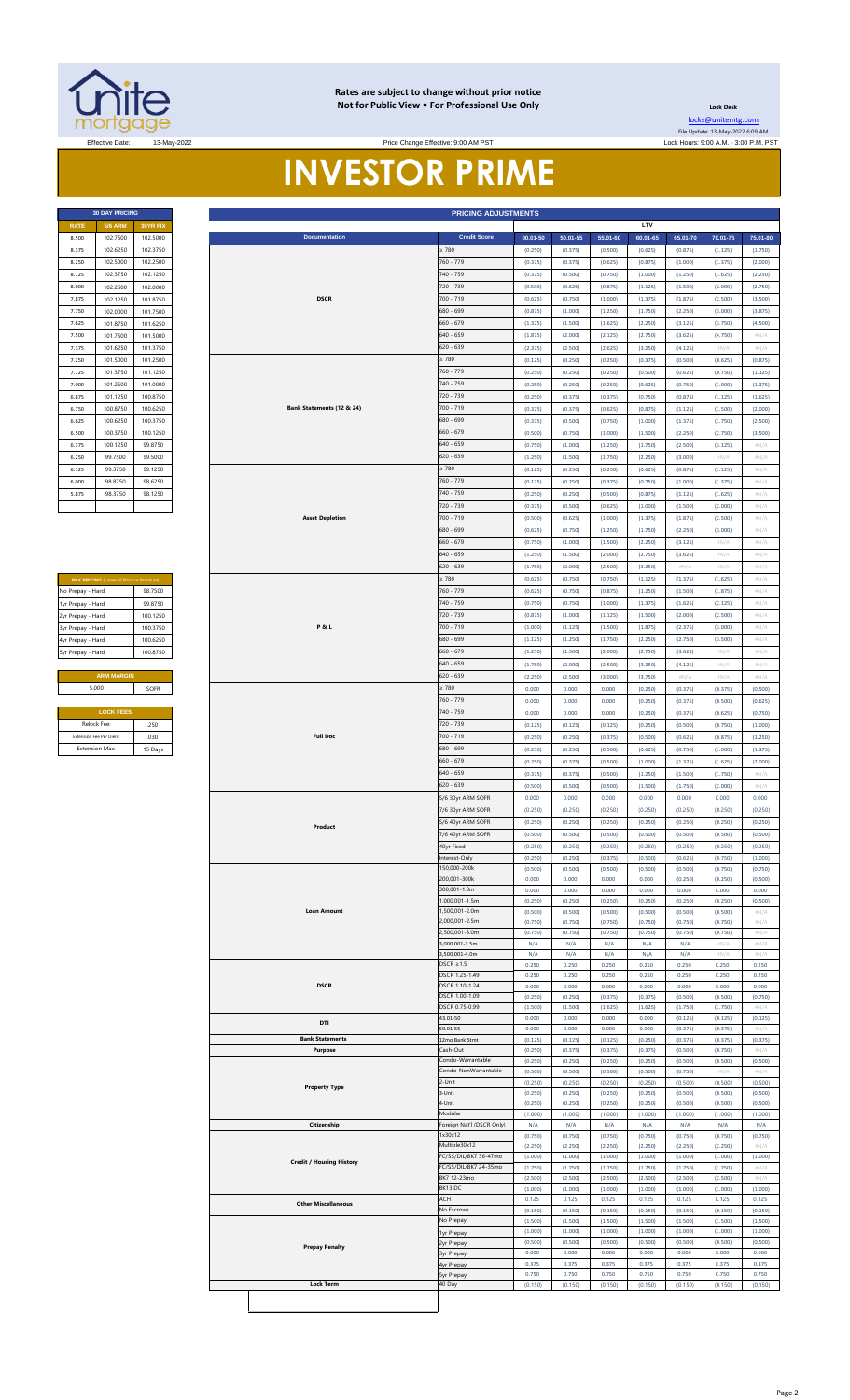

**Rates are subject to change without prior notice Not for Public View • For Professional Use Only Lock Desk**

locks@unitemtg.com File Update: 13-May-2022 6:09 AM Lock Hours: 9:00 A.M. - 3:00 P.M. PST

Effective Date: 13-May-2022 13-May-2022 Price Change Effective: 9:00 AM PST

# **OWNER-OCCUPIED PRIME**

| PRIMARY & SECONDARY HOME |                |                 |  |  |  |  |  |  |
|--------------------------|----------------|-----------------|--|--|--|--|--|--|
| <b>RATE</b>              | <b>5/6 ARM</b> | <b>30YR FIX</b> |  |  |  |  |  |  |
| 8.375                    | 103.125        | 102.875         |  |  |  |  |  |  |
| 8.250                    | 103.000        | 102.750         |  |  |  |  |  |  |
| 8.125                    | 102.875        | 102.625         |  |  |  |  |  |  |
| 8.000                    | 102.750        | 102.500         |  |  |  |  |  |  |
| 7.875                    | 102.625        | 102.375         |  |  |  |  |  |  |
| 7.750                    | 102.500        | 102.250         |  |  |  |  |  |  |
| 7.625                    | 102.375        | 102.125         |  |  |  |  |  |  |
| 7.500                    | 102.250        | 102.000         |  |  |  |  |  |  |
| 7.375                    | 102.125        | 101.875         |  |  |  |  |  |  |
| 7.250                    | 102.000        | 101.750         |  |  |  |  |  |  |
| 7.125                    | 101.875        | 101.625         |  |  |  |  |  |  |
| 7.000                    | 101.750        | 101.500         |  |  |  |  |  |  |
| 6.875                    | 101.625        | 101.375         |  |  |  |  |  |  |
| 6.750                    | 101.500        | 101.250         |  |  |  |  |  |  |
| 6.625                    | 101.375        | 101.125         |  |  |  |  |  |  |
| 6,500                    | 101.125        | 100.875         |  |  |  |  |  |  |
| 6.375                    | 100.875        | 100.625         |  |  |  |  |  |  |
| 6.250                    | 100.625        | 100.375         |  |  |  |  |  |  |
| 6.125                    | 100.375        | 100.125         |  |  |  |  |  |  |
| 6.000                    | 100,000        | 99.750          |  |  |  |  |  |  |
| 5.875                    | 99.625         | 99.375          |  |  |  |  |  |  |
| 5.750                    | 99.125         | 98.875          |  |  |  |  |  |  |
| 5.625                    | 98.625         | 98.375          |  |  |  |  |  |  |
|                          |                |                 |  |  |  |  |  |  |
|                          |                |                 |  |  |  |  |  |  |
|                          |                |                 |  |  |  |  |  |  |

## **ARM MARGIN** 5.000

| <b>LOCK FEES</b>                               |      |  |  |  |  |  |  |
|------------------------------------------------|------|--|--|--|--|--|--|
| Relock Fee:                                    | .250 |  |  |  |  |  |  |
| <b>Extension Fee Per Diem</b>                  | .030 |  |  |  |  |  |  |
| <b>Extension Max:</b><br>15 Days               |      |  |  |  |  |  |  |
|                                                |      |  |  |  |  |  |  |
| <b>MAX PRICING (Lower of Price or Premium)</b> |      |  |  |  |  |  |  |
| 100,0000                                       |      |  |  |  |  |  |  |

|                | PRIMARY & SECONDARY HOME                            |          |                                           |                                |                    | <b>PRICING ADJUSTMENTS</b> |                    |                    |                    |                    |                    |                    |                    |
|----------------|-----------------------------------------------------|----------|-------------------------------------------|--------------------------------|--------------------|----------------------------|--------------------|--------------------|--------------------|--------------------|--------------------|--------------------|--------------------|
| RATE           | <b>5/6 ARM</b>                                      | 30YR FIX |                                           |                                |                    |                            |                    |                    | <b>LTV</b>         |                    |                    |                    |                    |
| 8.375          | 103.125                                             | 102.875  | <b>Documentation</b>                      | <b>Credit Score</b>            | 00.01-50           | 50.01-55                   | 55.01-60           | 60.01-65           | 65.01-70           | 70.01-75           | 75.01-80           | 80.01-85           | 85.01-90           |
| 8.250          | 103.000                                             | 102.750  |                                           | $\geq 780$                     | 0.000              | 0.000                      | 0.000              | (0.250)            | (0.375)            | (0.375)            | (0.500)            | (0.750)            | (1.125)            |
| 8.125          | 102.875                                             | 102.625  |                                           | 760 - 779                      | 0.000              | 0.000                      | 0.000              | (0.250)            | (0.375)            | (0.500)            | (0.625)            | (0.875)            | (1.375)            |
| 8.000          | 102.750                                             | 102.500  |                                           | 740 - 759                      | 0.000              | 0.000                      | 0.000              | (0.250)            | (0.375)            | (0.625)            | (0.750)            | (1.125)            | (1.625)            |
| 7.875          | 102.625                                             | 102.375  |                                           | 720 - 739                      | (0.125)            | (0.125)                    | (0.125)            | (0.250)            | (0.500)            | (0.750)            | (1.000)            | (1.250)            | (1.875)            |
| 7.750          | 102.500                                             | 102.250  | <b>Full Doc</b>                           | 700 - 719                      | (0.250)            | (0.250)                    | (0.375)            |                    | (0.625)            | (0.875)            | (1.250)            | (1.625)            |                    |
|                |                                                     |          |                                           |                                |                    |                            |                    | (0.500)            |                    |                    |                    |                    | (2.250)            |
| 7.625          | 102.375                                             | 102.125  |                                           | 680 - 699                      | (0.250)            | (0.250)                    | (0.500)            | (0.625)            | (0.750)            | (1.000)            | (1.375)            | (2.000)            | #N/A               |
| 7.500          | 102.250                                             | 102.000  |                                           | $660 - 679$                    | (0.250)            | (0.375)                    | (0.500)            | (1.000)            | (1.375)            | (1.625)            | (2.000)            | (2.750)            | #N/A               |
| 7.375          | 102.125                                             | 101.875  |                                           | 640 - 659                      | (0.375)            | (0.375)                    | (0.500)            | (1.250)            | (1.500)            | (1.750)            | (2.250)            | H N/A              | #N/A               |
| 7.250          | 102.000                                             | 101.750  |                                           | $620 - 639$                    | (0.500)            | (0.500)                    | (0.500)            | (1.500)            | (1.750)            | (2.000)            | (2.500)            | $\#N/A$            | #N/A               |
| 7.125          | 101.875                                             | 101.625  |                                           | $\geq 780$                     | (0.125)            | (0.250)                    | (0.250)            | (0.375)            | (0.500)            | (0.625)            | (0.875)            | (1.250)            | (2.000)            |
| 7.000          | 101.750                                             | 101.500  |                                           | 760 - 779                      | (0.250)            | (0.250)                    | (0.250)            | (0.500)            | (0.625)            | (0.750)            | (1.125)            | (1.625)            | (2.375)            |
| 6.875          | 101.625                                             | 101.375  |                                           | 740 - 759                      | (0.250)            | (0.250)                    | (0.250)            | (0.625)            | (0.750)            | (1.000)            | (1.375)            | (1.875)            | (2.875)            |
| 6.750          | 101.500                                             | 101.250  |                                           | 720 - 739                      | (0.250)            | (0.375)                    | (0.375)            | (0.750)            | (0.875)            | (1.125)            | (1.625)            | (2.250)            | (3.375)            |
| 6.625          | 101.375                                             | 101.125  | Bank Statement / 1099                     | 700 - 719                      | (0.375)            | (0.375)                    | (0.625)            | (0.875)            | (1.125)            | (1.500)            | (2.000)            | (2.750)            | (4.000)            |
| 6.500          | 101.125                                             | 100.875  |                                           | 680 - 699                      | (0.375)            | (0.500)                    | (0.750)            | (1.000)            | (1.375)            | (1.750)            | (2.500)            | (3.500)            | #N/A               |
| 6.375          | 100.875                                             | 100.625  |                                           | $660 - 679$                    | (0.500)            | (0.750)                    | (1.000)            | (1.500)            | (2.250)            | (2.750)            | (3.500)            | (4.250)            | #N/A               |
| 6.250          | 100.625                                             | 100.375  |                                           | $640 - 659$                    | (0.750)            | (1.000)                    | (1.250)            | (1.750)            | (2.500)            | (3.125)            | (4.000)            | H N/A              | #N/A               |
| 6.125          | 100.375                                             | 100.125  |                                           | $620 - 639$                    | (1.250)            | (1.500)                    | (1.750)            | (2.250)            | (3.000)            | (3.625)            | H N/A              | #N/A               | #N/A               |
| 6.000          | 100.000                                             | 99.750   |                                           | $\geq 780$                     | (0.125)            | (0.250)                    | (0.250)            | (0.625)            | (0.875)            | (1.125)            | (1.625)            | $\#N/A$            | #N/A               |
|                |                                                     |          |                                           | 760 - 779                      |                    |                            |                    |                    |                    |                    |                    |                    |                    |
| 5.875          | 99.625                                              | 99.375   |                                           |                                | (0.125)            | (0.250)                    | (0.375)            | (0.750)            | (1.000)            | (1.375)            | (2.000)            | #N/A               | #N/A               |
| 5.750          | 99.125                                              | 98.875   |                                           | 740 - 759                      | (0.250)            | (0.250)                    | (0.500)            | (0.875)            | (1.125)            | (1.625)            | (2.375)            | $\#N/A$            | #N/A               |
| 5.625          | 98.625                                              | 98.375   |                                           | 720 - 739                      | (0.375)            | (0.500)                    | (0.625)            | (1.000)            | (1.500)            | (2.000)            | (2.875)            | #N/A               | #N/A               |
|                |                                                     |          | <b>Asset Depletion</b>                    | 700 - 719                      | (0.500)            | (0.625)                    | (1.000)            | (1.375)            | (1.875)            | (2.500)            | (3.500)            | $\#N/A$            | #N/A               |
|                |                                                     |          |                                           | 680 - 699                      | (0.625)            | (0.750)                    | (1.250)            | (1.750)            | (2.250)            | (3.000)            | (4.500)            | #N/A               | #N/A               |
|                |                                                     |          |                                           | $660 - 679$                    | (0.750)            | (1.000)                    | (1.500)            | (2.250)            | (3.125)            | (4.375)            | $\#N/A$            | H N/A              | #N/A               |
|                |                                                     |          |                                           | $640 - 659$                    | (1.250)            | (1.500)                    | (2.000)            | (2.750)            | (3.625)            | (4.875)            | H N/A              | #N/A               | #N/A               |
|                | <b>ARM MARGIN</b>                                   |          |                                           | $620 - 639$                    | (1.750)            | (2.000)                    | (2.500)            | (3.250)            | (4.125)            | $\#N/A$            | H N/A              | H N/A              | #N/A               |
| 5.000          |                                                     | SOFR     |                                           | $\geq 780$                     | (0.625)            | (0.750)                    | (0.750)            | (1.125)            | (1.375)            | (1.625)            | (2.250)            | #N/A               | #N/A               |
|                |                                                     |          |                                           | 760 - 779                      | (0.625)            | (0.750)                    | (0.875)            | (1.250)            | (1.500)            | (1.875)            | (2.625)            | #N/A               | #N/A               |
|                |                                                     |          |                                           | 740 - 759                      | (0.750)            | (0.750)                    | (1.000)            | (1.375)            | (1.625)            | (2.125)            | (3.000)            | #N/A               | #N/A               |
|                | <b>LOCK FEES</b>                                    |          | 720 - 739                                 | (0.875)                        | (1.000)            | (1.125)                    | (1.500)            | (2.000)            | (2.500)            | (3.500)            | #N/A               | #N/A               |                    |
| Relock Fee:    |                                                     | .250     | P & L Only - WVOE                         | 700 - 719                      | (1.000)            | (1.125)                    | (1.500)            | (1.875)            | (2.375)            | (3.000)            | (4.250)            | #N/A               | #N/A               |
|                | xtension Fee Per Diem                               | .030     |                                           | 680 - 699                      | (1.125)            | (1.250)                    | (1.750)            | (2.250)            | (2.750)            | (3.500)            | (5.000)            | #N/A               | #N/A               |
| Extension Max: |                                                     | 15 Days  |                                           | 660 - 679                      | (1.250)            | (1.500)                    | (2.000)            | (2.750)            | (3.625)            | (4.875)            | #N/A               | $\#N/A$            | #N/A               |
|                |                                                     |          |                                           | $640 - 659$                    | (1.750)            | (2.000)                    | (2.500)            | (3.250)            | (4.125)            | (5.375)            | #N/A               | #N/A               | #N/A               |
|                |                                                     |          |                                           | $620 - 639$                    | (2.250)            | (2.500)                    | (3.000)            | (3.750)            | (4.625)            | #N/A               | #N/A               | $\#N/A$            | #N/A               |
|                | MAX PRICING (Lower of Price or Premium)<br>100.0000 |          |                                           | <b>Jo Bank Stmt</b>            | 0.000              | 0.000                      | 0.000              | 0.000              | 0.000              | 0.000              | 0.000              | 0.000              | 0.000              |
|                |                                                     |          |                                           |                                |                    |                            |                    |                    |                    |                    |                    |                    |                    |
|                |                                                     |          | <b>Bank Statements</b>                    |                                |                    |                            |                    |                    |                    |                    |                    |                    |                    |
|                |                                                     |          |                                           | 12mo Bank Stmt                 | (0.125)            | (0.125)                    | (0.125)            | (0.250)            | (0.375)            | (0.375)            | (0.375)            | (0.500)            | (0.500)            |
|                |                                                     |          |                                           | 24mo Bank Stmt                 | 0.000              | 0.000                      | 0.000              | 0.000              | 0.000              | 0.000              | 0.000              | 0.000              | 0.000              |
|                |                                                     |          |                                           | 7/6 30yr ARM SOFR              | (0.250)            | (0.250)                    | (0.250)            | (0.250)            | (0.250)            | (0.250)            | (0.250)            | (0.250)            | (0.250)            |
|                |                                                     |          |                                           | 5/6 40yr ARM SOFR              | (0.250)            | (0.250)                    | (0.250)            | (0.250)            | (0.250)            | (0.250)            | (0.250)            | (0.250)            | (0.250)            |
|                |                                                     |          | Product                                   | 7/6 40yr ARM SOFR              | (0.500)            | (0.500)                    | (0.500)            | (0.500)            | (0.500)            | (0.500)            | (0.500)            | (0.500)            | (0.500)            |
|                |                                                     |          |                                           | 40yr Fixed                     | (0.250)            | (0.250)                    | (0.250)            | (0.250)            | (0.250)            | (0.250)            | (0.250)            | (0.250)            | (0.250)            |
|                |                                                     |          |                                           | Interest-Only                  | (0.250)            | (0.250)                    | (0.375)            | (0.500)            | (0.625)            | (0.750)            | (1.000)            | (1.750)            | #N/A               |
|                |                                                     |          |                                           | 150,000-200k                   | (0.500)            | (0.500)                    | (0.500)            | (0.500)            | (0.500)            | (0.750)            | (0.750)            | (1.000)            | (1.000)            |
|                |                                                     |          |                                           | 200,001-300k                   | 0.000              | 0.000                      | 0.000              | 0.000              | (0.250)            | (0.250)            | (0.250)            | (0.500)            | (0.500)            |
|                |                                                     |          |                                           | 300.001-400k                   | 0.000              | 0.000                      | 0.000              | 0.000              | 0.000              | 0.000              | 0.000              | (0.500)            | (0.500)            |
|                |                                                     |          |                                           | 400,001-1,000,000              | 0.000              | 0.000                      | 0.000              | 0.000              | 0.000              | 0.000              | 0.000              | 0.000              | 0.000              |
|                |                                                     |          | <b>Loan Amount</b>                        | ,000,001-1.5m                  | (0.250)            | (0.250)                    | (0.250)            | (0.250)            | (0.250)            | (0.250)            | (0.250)            | (0.250)            | (0.250)            |
|                |                                                     |          |                                           | .,500,001-2.0m                 | (0.500)            | (0.500)                    | (0.500)            | (0.500)            | (0.500)            | (0.500)            | (0.500)            | H N/A              | #N/A               |
|                |                                                     |          |                                           | 000,001-2.5m                   | (0.750)            | (0.750)                    | (0.750)            | (0.750)            | (0.750)            | (0.750)            | (0.750)            | $\#N/A$            | #N/A               |
|                |                                                     |          |                                           | 2,500,001-3.0m                 | (0.750)            | (0.750)                    | (0.750)            | (0.750)            | (0.750)            | (0.750)            | (0.750)            | $\#N/A$            | #N/A               |
|                |                                                     |          |                                           | 3,000,001-3.5m                 | N/A                | N/A                        | N/A                | N/A                | N/A                | N/A                | #N/A               | #N/A               | #N/A               |
|                |                                                     |          |                                           | 43.01-50                       | 0.000              | 0.000                      | 0.000              | 0.000              | 0.000              | (0.125)            | (0.125)            | (0.125)            | (0.125)            |
|                |                                                     |          | DTI                                       | 50.01-55                       | 0.000              | 0.000                      | 0.000              | 0.000              | 0.000              | (0.375)            | (0.375)            | H N/A              | #N/A               |
|                |                                                     |          | Cash Out                                  |                                | (0.250)            | (0.375)                    | (0.375)            | (0.375)            | (0.500)            | (0.750)            | (1.250)            | $\#N/A$            | #N/A               |
|                |                                                     |          | <b>Second Home</b>                        |                                |                    |                            |                    |                    |                    |                    |                    | H N/A              | #N/A               |
|                |                                                     |          |                                           |                                | (0.500)            | (0.500)                    | (0.500)            | (0.500)            | (0.500)            | (0.500)            | (0.500)            |                    |                    |
|                |                                                     |          | Geographical                              | Non-CA                         | 0.250              | 0.250                      | 0.250              | 0.250              | 0.250              | 0.250              | 0.250              | 0.250              | 0.250              |
|                |                                                     |          |                                           | Condo-Warrantable              | (0.250)            | (0.250)                    | (0.250)            | (0.250)            | (0.500)            | (0.500)            | (0.500)            | (0.500)            | #N/A               |
|                |                                                     |          |                                           | Condo-NonWarrantable           | (0.500)            | (0.500)                    | (0.500)            | (0.500)            | (0.750)            | (0.750)            | #N/A               | $\#N/A$            | #N/A               |
|                |                                                     |          |                                           | 2-Unit                         | (0.250)            | (0.250)                    | (0.250)            | (0.250)            | (0.500)            | (0.500)            | (0.500)            | (0.750)            | #N/A               |
|                |                                                     |          | <b>Property Type</b>                      | 3-Unit                         | (0.250)            | (0.250)                    | (0.250)            | (0.250)            | (0.500)            | (0.500)            | (0.500)            | (0.750)            | #N/A               |
|                |                                                     |          |                                           | 4-Unit                         | (0.250)            | (0.250)                    | (0.250)            | (0.250)            | (0.500)            | (0.500)            | (0.500)            | (0.750)            | #N/A               |
|                |                                                     |          |                                           | Modular                        | (1.000)            | (1.000)                    | (1.000)            | (1.000)            | (1.000)            | (1.000)            | (1.000)            | H N/A              | #N/A               |
|                |                                                     |          |                                           | Rural                          | (1.000)            | (1.000)                    | (1.000)            | (1.000)            | (1.000)            | (1.000)            | $\#N/A$            | $\#N/A$            | #N/A               |
|                |                                                     |          |                                           | 1x30x12                        | (0.750)            | (0.750)                    | (0.750)            | (0.750)            | (0.750)            | (0.750)            | (0.750)            | (1.000)            | (1.000)            |
|                |                                                     |          |                                           | Multiple30x12                  | (2.250)            | (2.250)                    | (2.250)            | (2.250)            | (2.250)            | (2.250)            | (2.500)            | (2.500)            | #N/A               |
|                |                                                     |          |                                           | FC/SS/DIL/BK7 36-47mo          | (1.000)            | (1.000)                    | (1.000)            | (1.000)            | (1.000)            | (1.000)            | (1.000)            | (1.000)            | (1.000)            |
|                |                                                     |          |                                           | FC/SS/DIL/BK7 24-35mo          | (1.750)            | (1.750)                    | (1.750)            | (1.750)            | (1.750)            | (1.750)            | (1.750)            | (1.750)            | #N/A               |
|                |                                                     |          | <b>Credit/Housing History</b>             | BK7 12-23mo                    | (2.500)            | (2.500)                    | (2.500)            | (2.500)            | (2.500)            | (2.500)            | (2.500)            | (2.500)            | #N/A               |
|                |                                                     |          |                                           | BK13 DC                        | (1.000)            | (1.000)                    | (1.000)            | (1.000)            | (1.000)            | (1.000)            | (1.000)            | (1.000)            | (1.000)            |
|                |                                                     |          |                                           |                                |                    |                            |                    |                    |                    |                    |                    |                    |                    |
|                |                                                     |          |                                           |                                |                    |                            |                    |                    |                    |                    |                    |                    |                    |
|                |                                                     |          |                                           | ACH                            | 0.125              | 0.125                      | 0.125              | 0.125              | 0.125              | 0.125              | 0.125              | 0.125              | 0.125              |
|                |                                                     |          | <b>Misccellaneous</b><br><b>Lock Term</b> | No Escrows (No HPML)<br>40 Day | (0.150)<br>(0.150) | (0.150)<br>(0.150)         | (0.150)<br>(0.150) | (0.150)<br>(0.150) | (0.150)<br>(0.150) | (0.150)<br>(0.150) | (0.150)<br>(0.150) | (0.150)<br>(0.150) | (0.150)<br>(0.150) |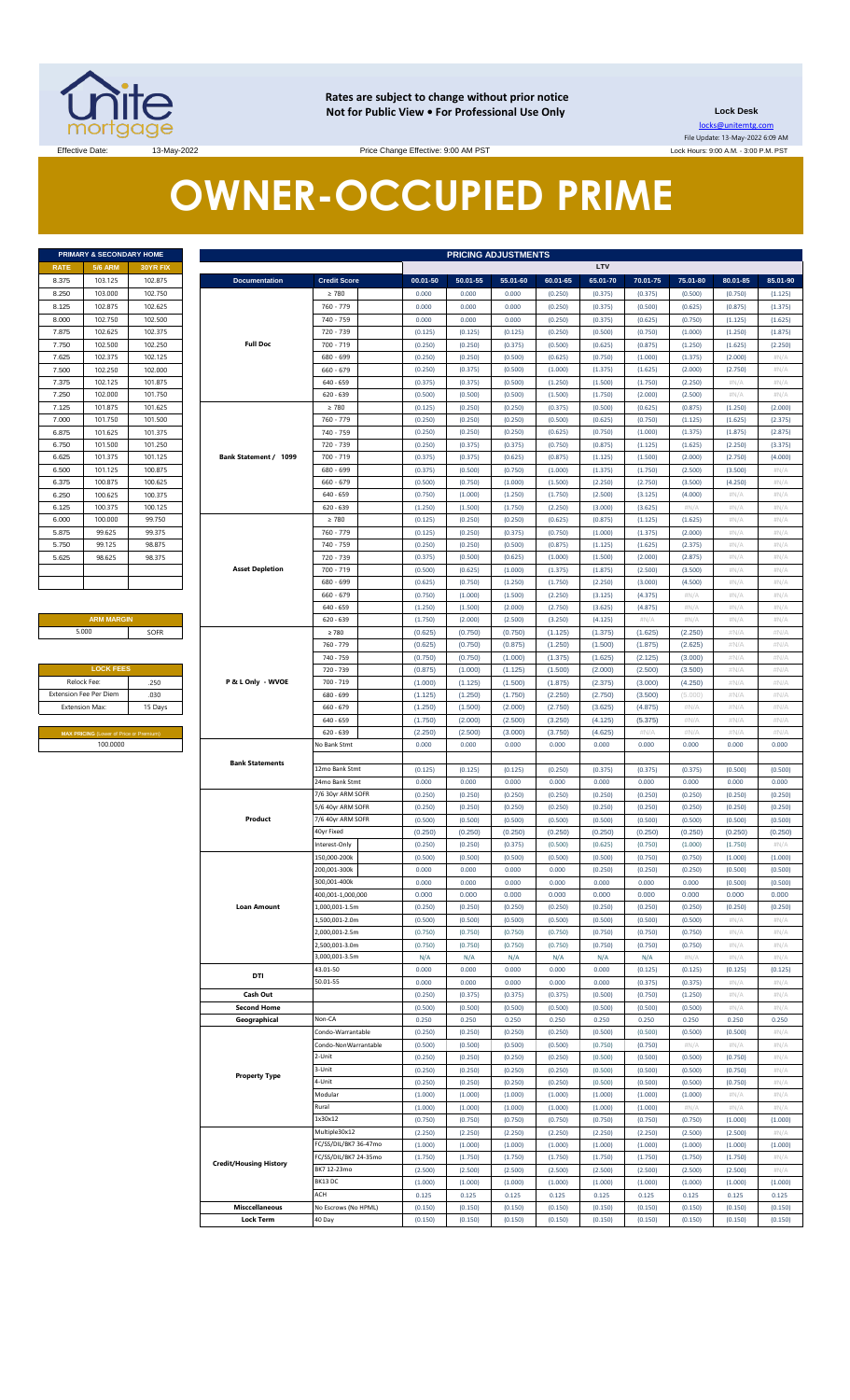

#### [V](https://unitemortgage.com/)isit: https://unitemortgage.com

The pricing engine is the Formal price given, please access it through: **Quick Pricer:** [https://un](https://unitemortgage.com/broker-resources/price-my-loan/)itemortgage.com/broker-resources/price-my-loan/

## **CALL US TODAY: 800-777-1207**

#### **ITIN PRODUCTS AND PRICING**

#### **ITIN PRIME LOANS**

#### **All Pricing is Par all adjustments are Rate adjusments.**

| 30 Year Fixed                                                            |        |        |        |        |        |        |  |  |  |
|--------------------------------------------------------------------------|--------|--------|--------|--------|--------|--------|--|--|--|
| Credit / LTV up to 60% 60.01-65% 65.01-70% 70.01-75% 75.01-80% 80.01-85% |        |        |        |        |        |        |  |  |  |
| > 720                                                                    | 5.875% | 6.125% | 6.250% | 6.500% | 6.750% | 7.125% |  |  |  |
| $700 - 719$                                                              | 6.125% | 6.250% | 6.375% | 6.625% | 6.875% | 7.250% |  |  |  |
| $690 - 699$                                                              | 6.250% | 6.375% | 6.625% | 6.750% | 7.250% | 7.375% |  |  |  |
| $680 - 699$                                                              | 6.250% | 6.375% | 6.625% | 6.750% | 7.250% |        |  |  |  |

|                     | **Rate Adjustments**     |        |              |                       |           |
|---------------------|--------------------------|--------|--------------|-----------------------|-----------|
|                     | SFOO (detached)          | 0.000% |              | 15 year               | $-0.250%$ |
| <b>Property</b>     | 2nd Home (detached)      | 0.000% | Loan         | 20 year               | $-0.125%$ |
| <b>Type</b>         | Condo/Townhome           | 0.500% | <b>Term</b>  | 25 year               | 0.000%    |
|                     | (Attached, No Highrises) |        |              | 30 year               | 0.000%    |
|                     | \$100,000 - \$647,200    | 0.000% | <b>Other</b> | Profit & Loss         | 0.250%    |
| Loan<br><b>Size</b> | \$647,201 - \$750,000    | 0.150% |              | <b>Bank Statement</b> | 0.250%    |
|                     | \$750,001 - \$1,250,000  | 0.300% |              | Cash Out Refi*        | 0.500%    |

| <b>LTV Parameters</b>                                                                                               | <b>LTV Limits</b> | <b>LTV Limits</b> |  |  |  |  |  |
|---------------------------------------------------------------------------------------------------------------------|-------------------|-------------------|--|--|--|--|--|
| \$10,000 - \$647,200                                                                                                | Max 85%*          | Max 85%*          |  |  |  |  |  |
| \$647.201 - \$750.000                                                                                               | Max 80%           | Max 80%           |  |  |  |  |  |
| \$750.001 - \$1.250.000                                                                                             | Max 75%           | Max 75%           |  |  |  |  |  |
| 2nd Home/Condo/Townhome<br>$\alpha$<br><b>Any Gift Funds</b>                                                        | Max 80%           | Max 80%           |  |  |  |  |  |
| *Max 85% in CA, CT, IL, NJ, and NY<br>C3 or better property Condition.<br>3 months reserves required (80.01% - 85%) |                   |                   |  |  |  |  |  |

|                         | Cash Out Refinance* (Not Available in TX) |
|-------------------------|-------------------------------------------|
| $$100.000 - $647.200$   | Max 75%                                   |
| \$647.201 - \$750.000   | Max 75%                                   |
| $$750,001 - $1,250,000$ | Max 70%                                   |

No bankruptcy, foreclosure, or short sale within 4 years. View our requirements to see criteria to obtain a specific LTV.

#### **ITIN NON PRIME LOANS**

| <b>30 Year Fixed Rates</b> |           |           |           |           |                   |  |  |  |  |
|----------------------------|-----------|-----------|-----------|-----------|-------------------|--|--|--|--|
| Credit / LTV               | up to 60% | 60.01-65% | 65.01-70% | 70.01-75% | 75.01-80%         |  |  |  |  |
| >740                       | 6.125%    | 6.250%    | 6.375%    | 6.750%    | 6.990%            |  |  |  |  |
| 720 - 739                  | 6.250%    | 6.375%    | 6.750%    | 6.875%    | 7.125%            |  |  |  |  |
| $700 - 719$                | 6.375%    | 6.750%    | 6.875%    | 6.990%    | 7.250%            |  |  |  |  |
| 680 - 699                  | 6.750%    | 6.875%    | 6.990%    | 7.125%    | 7.375%            |  |  |  |  |
| 660 - 679                  | 6.875%    | 6.990%    | 7.125%    | 7.250%    | 7.500%            |  |  |  |  |
| 640 - 659                  | 7.500%    | 7.625%    | 7.750%    | 7.875%    |                   |  |  |  |  |
| $620 - 639$                | 8.125%    | 8.250%    | 8.375%    | 8.500%    | <b>Floor Rate</b> |  |  |  |  |
| No Score                   | 8.500%    | 8.625%    | 8.750%    | 8.875%    | 5.450%            |  |  |  |  |
| $600 - 619$                | 9.250%    | 9.375%    | 9.500%    | 9.625%    |                   |  |  |  |  |

|                                            | **'Rate Adjustments**  |           |                              |                       |           |
|--------------------------------------------|------------------------|-----------|------------------------------|-----------------------|-----------|
|                                            | SFOO/2nd Home          | 0.000%    | <b>Loan Size</b>             |                       |           |
| Property                                   | Condo/Townhome -       | 0.500%    | (Min. 640)<br>credit if loan | \$100,000 - \$647,200 | 0.000%    |
| Note:<br><b>Highrises not</b><br>eligible. | Attached               |           | $>$ \$510,400)               | \$647.201 - \$750.000 | 0.350%    |
|                                            | Multi Family 2-4 units | 0.500%    |                              | < 15 Year Term        | $-0.375%$ |
|                                            | Mobile on Land         | 1.000%    | <b>Term</b>                  | 20 Year Term          | $-0.125%$ |
|                                            | Vacant Land            | <b>NA</b> |                              | > 25 Year Term        | 0.000%    |
|                                            | Owner Occupied         | $0.000\%$ |                              | $LTV < 50\%$          | $-0.125%$ |
|                                            |                        |           | Other                        | Full Doc              | 0.000%    |
| Occupancy                                  | Non-Owner              | 1.000%    |                              | All Alternative Doc   | 0.250%    |
|                                            | Occupied (NOO)         |           |                              | Cash-Out Refi*        | 0.500%    |

| <b>LTV Parameters</b>                     | <b>LTV Limits</b> |
|-------------------------------------------|-------------------|
| \$50,000 - \$74.999                       | 70%               |
| \$75,000 - \$647,200                      | 80%               |
| \$647,201 - \$750,000 (> 640 credit)      | 75%               |
| Condo / Townhome / 2nd Home               | 75%               |
| <b>Investment property / Multi-Family</b> | 70%               |
|                                           |                   |

Need 0X30 housing history for 6 months To Qualify for 75.01% - 80

**Cash Out Refinance (> 640 Credit Min) (Not Available in TX)**

|                       | Max 75% |
|-----------------------|---------|
| \$647.201 - \$750.000 | Max 70% |

| <b>Max Term</b>                       |          |
|---------------------------------------|----------|
| Double Wide Mobile Home               | 20 years |
| NOO <75%                              | 20 years |
| $NOO > = 75.000$                      | 25 Years |
| SF/2nd Home/Condo/Townhome<\$75,000   | 25 Years |
| SF/2nd Home/Condo/Townhome >=\$75,000 | 30 Years |
|                                       |          |
| UW                                    | \$1.795  |

\*If cash-out >\$2,000 after loan payoff, closing costs, and prepaids. Cash-Out Refis not available in TX. High-cost mortgages (12 CFR 1026.32) are ineligible for purchase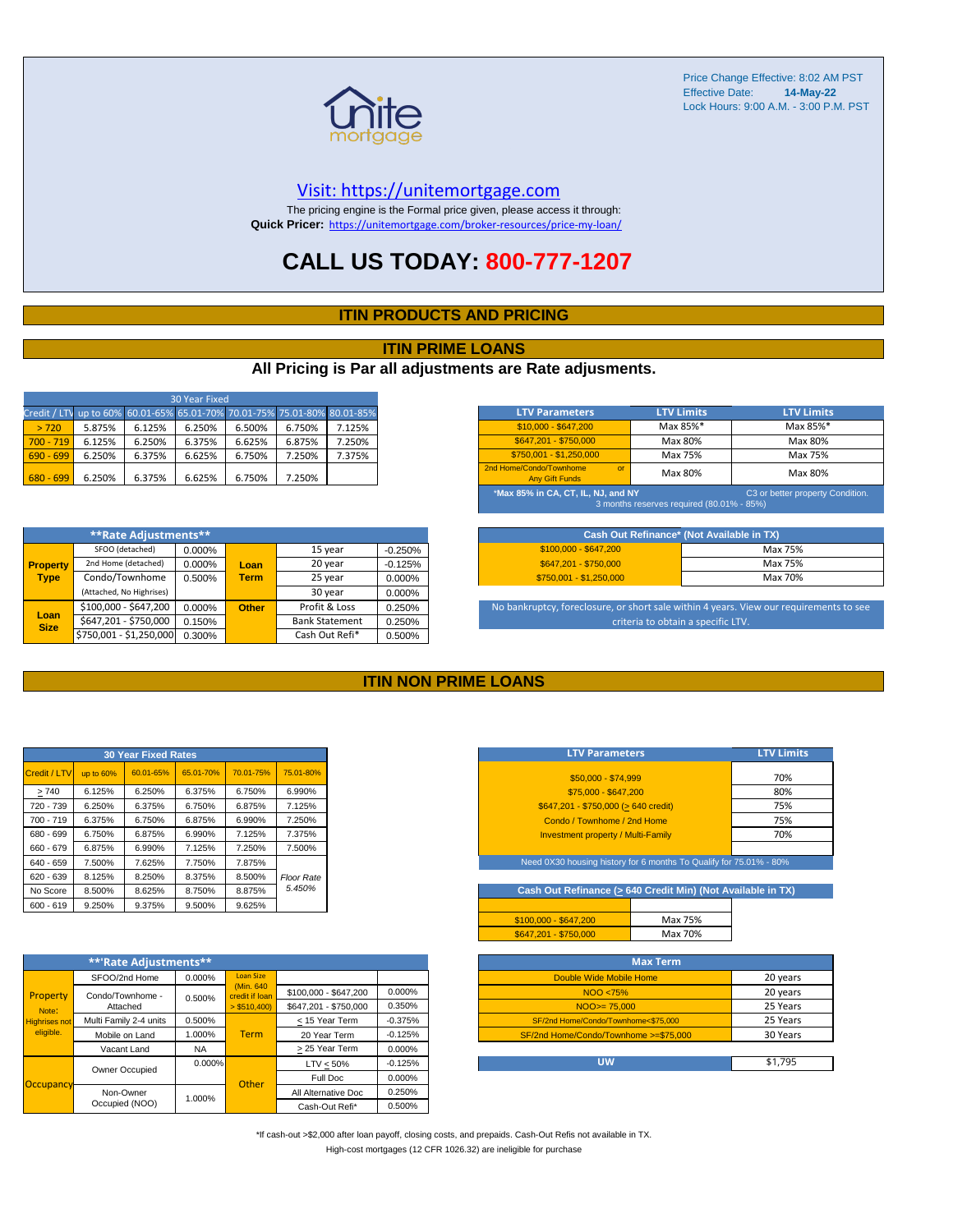



### [V](https://unitemortgage.com/)isit: https://unitemortgage.com

The pricing engine is the Formal price given, please access it through:

**Quick Pricer:** [https://un](https://unitemortgage.com/broker-resources/price-my-loan/)itemortgage.com/broker-resources/price-my-loan/

# **CALL US TODAY: 800-777-1207**

#### **CONVENTIONAL PRODUCTS AND PRICING**

|       | <b>CONFORMING LOANS</b> |                             |         |       |                             |         |         |       |                             |         |         |       |         |                             |         |
|-------|-------------------------|-----------------------------|---------|-------|-----------------------------|---------|---------|-------|-----------------------------|---------|---------|-------|---------|-----------------------------|---------|
|       |                         | <b>DU CONF CONV 30 YEAR</b> |         |       | <b>DU CONF CONV 20 YEAR</b> |         |         |       | <b>DU CONF CONV 15 YEAR</b> |         |         |       |         | <b>DU CONF CONV 10 YEAR</b> |         |
| Rate  | 10 Day                  | 25 Day                      | 40 Day  | Rate  | 10 Day                      | 25 Day  | 40 Day  | Rate  | <b>10 Day</b>               | 25 Day  | 40 Day  | Rate  | 10 Day  | 25 Day                      | 40 Day  |
| 6.000 | (4.000)                 | (3.875)                     | (3.750) | 5.750 | (3.375)                     | (3.250) | (3.125) | 4.875 | (2.125)                     | (2.000) | (1.875) | 4.875 | (1.875) | (1.750)                     | (1.625) |
| 5.875 | (3.750)                 | (3.625)                     | (3.500) | 5.625 | (3.375)                     | (3.250) | (3.125) | 4.750 | (1.875)                     | (1.750) | (1.625) | 4.750 | (1.500) | (1.375)                     | (1.250) |
| 5.750 | (3.375)                 | (3.250)                     | (3.125) | 5.500 | (3.125)                     | (3.000) | (2.875) | 4.625 | (1.625)                     | (1.500) | (1.375) | 4.625 | (1.500) | (1.375)                     | (1.250) |
| 5.625 | (3.000)                 | (2.875)                     | (2.750) | 5.375 | (2.625)                     | (2.500) | (2.375) | 4.500 | (1.500)                     | (1.375) | (1.250) | 4.500 | (1.250) | (1.125)                     | (1.000) |
| 5.500 | (2.625)                 | (2.500)                     | (2.375) | 5.250 | (2.250)                     | (2.125) | (2.000) | 4.375 | (1.125)                     | (1.000) | (0.875) | 4.375 | (1.000) | (0.875)                     | (0.750) |
| 5.375 | (2.250)                 | (2.125)                     | (2.000) | 5.125 | (2.250)                     | (2.125) | (2.000) | 4.250 | (0.875)                     | (0.750) | (0.625) | 4.250 | (0.625) | (0.500)                     | (0.375) |
| 5.250 | (1.875)                 | (1.750)                     | (1.625) | 5.000 | (2.000)                     | (1.875) | (1.750) | 4.125 | (0.500)                     | (0.375) | (0.250) | 4.125 | (1.375) | (1.250)                     | (1.125) |
| 5.125 | (1.375)                 | (1.250)                     | (1.125) | 4.875 | (1.625)                     | (1.500) | (1.375) | 4.000 | 0.000                       | 0.125   | 0.250   | 4.000 | (0.875) | (0.750)                     | (0.625) |
| 5.000 | (1.000)                 | (0.875)                     | (0.750) | 4.750 | (1.125)                     | (1.000) | (0.875) | 3.875 | 0.375                       | 0.500   | 0.625   | 3.875 | (0.375) | (0.250)                     | (0.125) |
| 4.875 | (0.375)                 | (0.250)                     | (0.125) | 4.625 | (0.625)                     | (0.500) | (0.375) | 3.750 | 1.000                       | 1.125   | 1.250   | 3.750 | 0.125   | 0.250                       | 0.375   |
| 4.750 | 0.000                   | 0.125                       | 0.250   | 4.500 | 0.000                       | 0.125   | 0.250   | 3.625 | 1.500                       | 1.625   | 1.750   | 3.625 | 0.875   | 1.000                       | 1.125   |
| 4.625 | 0.625                   | 0.750                       | 0.875   | 4.375 | 0.625                       | 0.750   | 0.875   | 3.500 | 2.000                       | 2.125   | 2.250   | 3.500 | 0.875   | 1.000                       | 1.125   |
|       |                         |                             |         |       |                             |         |         |       |                             |         |         |       |         |                             |         |
|       |                         | LP CONF CONV 30 YEAR        |         |       | <b>LP CONF CONV 20 YEAR</b> |         |         |       | <b>LP CONF CONV 15 YEAR</b> |         |         |       |         | <b>LP CONF CONV 10 YEAR</b> |         |
| Rate  | 10 Day                  | 25 Day                      | 40 Day  | Rate  | <b>10 Day</b>               | 25 Day  | 40 Day  | Rate  | 10 Day                      | 25 Day  | 40 Day  | Rate  | 10 Day  | 25 Day                      | 40 Day  |
| 6.000 | (3.875)                 | (3.750)                     | (3.625) | 5.750 | (3.125)                     | (3.000) | (2.875) | 4.875 | (2.000)                     | (1.875) | (1.750) | 4.875 | (1.750) | (1.625)                     | (1.500) |
| 5.875 | (3,500)                 | (3.375)                     | (3.250) | 5.625 | (3.250)                     | (3.125) | (3.000) | 4.750 | (1.625)                     | (1.500) | (1.375) | 4.750 | (1.375) | (1.250)                     | (1.125) |
| 5.750 | (3.250)                 | (3.125)                     | (3.000) | 5.500 | (3.125)                     | (3.000) | (2.875) | 4.625 | (1.500)                     | (1.375) | (1.250) | 4.625 | (1.125) | (1.000)                     | (0.875) |
| 5.625 | (2.750)                 | (2.625)                     | (2.500) | 5.375 | (2.500)                     | (2.375) | (2.250) | 4.500 | (1.375)                     | (1.250) | (1.125) | 4.500 | (1.125) | (1.000)                     | (0.875) |
| 5.500 | (2.500)                 | (2.375)                     | (2.250) | 5.250 | (2.125)                     | (2.000) | (1.875) | 4.375 | (0.875)                     | (0.750) | (0.625) | 4.375 | (0.875) | (0.750)                     | (0.625) |
| 5.375 | (2.125)                 | (2.000)                     | (1.875) | 5.125 | (2.250)                     | (2.125) | (2.000) | 4.250 | (0.500)                     | (0.375) | (0.250) | 4.250 | (0.500) | (0.375)                     | (0.250) |
| 5.250 | (1.750)                 | (1.625)                     | (1.500) | 5.000 | (1.875)                     | (1.750) | (1.625) | 4.125 | 0.000                       | 0.125   | 0.250   | 4.125 | (0.375) | (0.250)                     | (0.125) |
| 5.125 | (1.250)                 | (1.125)                     | (1.000) | 4.875 | (1.500)                     | (1.375) | (1.250) | 4.000 | 0.250                       | 0.375   | 0.500   | 4.000 | (0.250) | (0.125)                     | 0.000   |
| 5.000 | (0.875)                 | (0.750)                     | (0.625) | 4.750 | (1.000)                     | (0.875) | (0.750) | 3.875 | 0.750                       | 0.875   | 1.000   | 3.875 | 0.250   | 0.375                       | 0.500   |
| 4.875 | (0.250)                 | (0.125)                     | 0.000   | 4.625 | (0.500)                     | (0.375) | (0.250) | 3.750 | 1.250                       | 1.375   | 1.500   | 3.750 | 0.625   | 0.750                       | 0.875   |
| 4.750 | 0.125                   | 0.250                       | 0.375   | 4.500 | 0.000                       | 0.125   | 0.250   | 3.625 | 1.625                       | 1.750   | 1.875   | 3.625 | 1.125   | 1.250                       | 1.375   |
| 4.625 | 0.750                   | 0.875                       | 1.000   | 4.375 | 0.625                       | 0.750   | 0.875   | 3.500 | 2.125                       | 2.250   | 2.375   | 3.500 | 1.375   | 1.500                       | 1.625   |

#### **HIGH BALANCE CONFORMING**

|             | <b>DU HIGH BALANCE 30 YEAR</b> |         |               |             | <b>DU HIGH BALANCE 15 YEAR</b> |               |         | <b>DU HIGH BALANCE 20 YEAR</b> |               |          |        | <b>DU HIGH BALANCE 10 YEAR</b> |               |          |               |  |
|-------------|--------------------------------|---------|---------------|-------------|--------------------------------|---------------|---------|--------------------------------|---------------|----------|--------|--------------------------------|---------------|----------|---------------|--|
| <b>Rate</b> | 10 Day                         | 25 Day  | <b>40 Day</b> | <b>Rate</b> | <b>10 Day</b>                  | <b>25 Day</b> | 40 Day  | Rate                           | <b>10 Day</b> | $25$ Day | 40 Day | Rate                           | <b>10 Day</b> | $25$ Day | <b>40 Day</b> |  |
| 6.125       | (2.500)                        | (2.375) | (2.250)       | 5.125       | (1.500)                        | (1.375)       | (1.250) |                                |               |          |        |                                |               |          |               |  |
| 6.000       | (2.250)                        | (2.125) | (2.000)       | 5.000       | (1.375)                        | (1.250)       | (1.125) |                                |               |          |        |                                |               |          |               |  |
| 5.875       | (2.000)                        | (1.875) | (1.750)       | 4.875       | (1.000)                        | (0.875)       | (0.750) |                                |               |          |        |                                |               |          |               |  |
| 5.750       | (1.750)                        | (1.625) | (1.500)       | 4.750       | (0.625)                        | (0.500)       | (0.375) |                                |               |          |        |                                |               |          |               |  |
| 5.625       | (1.875)                        | (1.750) | (1.625)       | 4.625       | (0.500)                        | (0.375)       | (0.250) |                                |               |          |        |                                |               |          |               |  |
| 5.500       | (1.625)                        | (1.500) | (1.375)       | 4.500       | (0.375)                        | (0.250)       | (0.125) |                                | STEPT T       |          |        |                                |               |          |               |  |
| 5.375       | (1.250)                        | (1.125) | (1.000)       | 4.375       | 0.000                          | 0.125         | 0.250   |                                |               |          |        |                                |               |          |               |  |
| 5.250       | (1.000)                        | (0.875) | (0.750)       | 4.250       | 0.375                          | 0.500         | 0.625   |                                |               |          |        |                                |               |          |               |  |
| 5.125       | (0.125)                        | 0.000   | 0.125         | 4.125       | 0.875                          | 1.000         | 1.125   |                                |               |          |        |                                |               |          |               |  |
| 5.000       | 0.250                          | 0.375   | 0.500         | 4.000       | 2.000                          | 2.125         | 2.250   |                                |               |          |        |                                |               |          |               |  |
| 4.875       | 0.625                          | 0.750   | 0.875         | 3.875       | 2.125                          | 2.250         | 2.375   |                                |               |          |        |                                |               |          |               |  |
| 4.750       | 1.000                          | 1.125   | 1.250         | 3.750       | 2.375                          | 2.500         | 2.625   |                                |               |          |        |                                |               |          |               |  |

Agency Underwriting Fee: \$ 1,095 \* NJ and WA Origination Fee \$1,195 \* NC Commitment Fee \$1,195



**MAX NET PRICING IS 104.000 HIGH BALANCE MAX NET PRICING IS 103.000 Rates and pricing are subject to change without notice.** All Rights Reserved. 05.2022 This document is limited to current Unite Mortgage Wholesale Lending Solutions, and should not be intended as legal advice, legal opinion, or any other advice on specific facts or circumstances. Such policy and practice ar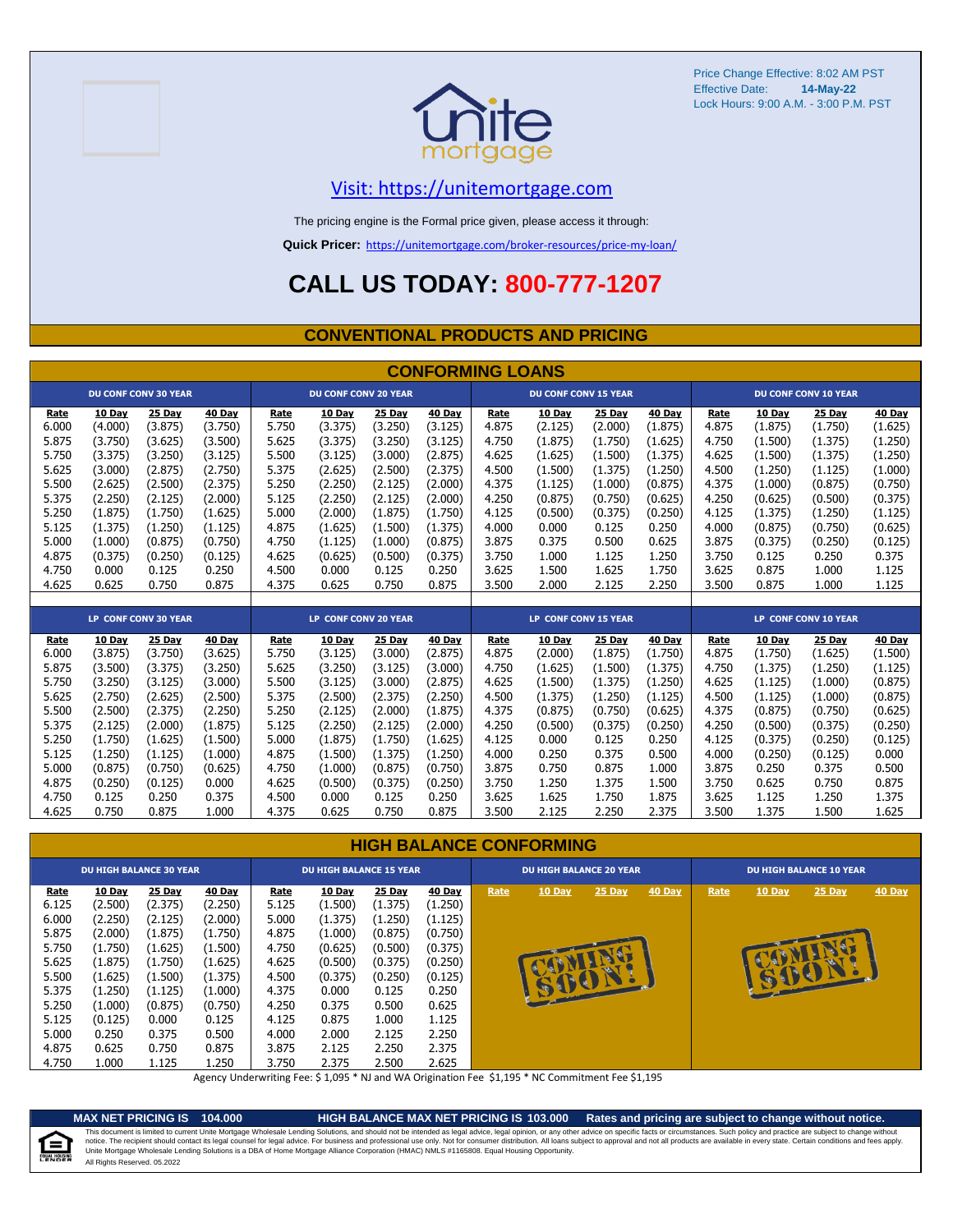



### [V](https://unitemortgage.com/)isit: https://unitemortgage.com

The pricing engine is the Formal price given, please access it through:

**Quick Pricer:** [https://un](https://unitemortgage.com/broker-resources/price-my-loan/)itemortgage.com/broker-resources/price-my-loan/

# **CALL US TODAY: 800-777-1207**

|                                                                              | <b>HOME AFFORDABLE PRODUCTS</b>                                                                |                                                                                                |                                                                                                |                                                                              |                                                                                                |                                                                                                |                                                                                                |                                                                              |                                                                                                |                                                                                                |                                                                                                       |      |                                     |  |  |
|------------------------------------------------------------------------------|------------------------------------------------------------------------------------------------|------------------------------------------------------------------------------------------------|------------------------------------------------------------------------------------------------|------------------------------------------------------------------------------|------------------------------------------------------------------------------------------------|------------------------------------------------------------------------------------------------|------------------------------------------------------------------------------------------------|------------------------------------------------------------------------------|------------------------------------------------------------------------------------------------|------------------------------------------------------------------------------------------------|-------------------------------------------------------------------------------------------------------|------|-------------------------------------|--|--|
|                                                                              |                                                                                                | <b>DU HOMEREADY 30 YEAR</b>                                                                    |                                                                                                | <b>DU HOMEREADY HIGH BALANCE 30 YEAR</b>                                     |                                                                                                |                                                                                                |                                                                                                | <b>LP HOME POSSIBLE 30 YEAR</b>                                              |                                                                                                |                                                                                                |                                                                                                       |      | LP HOME COOLDLE PICH MANNET 30 TEAR |  |  |
| Rate<br>6.125<br>6.000<br>5.875<br>5.750<br>5.625<br>5.500<br>5.375<br>5.250 | 25 Day<br>(4.000)<br>(3.750)<br>(3.375)<br>(2.875)<br>(2.750)<br>(2.375)<br>(2.000)<br>(1.375) | 40 Day<br>(3.875)<br>(3.625)<br>(3.250)<br>(2.750)<br>(2.625)<br>(2.250)<br>(1.875)<br>(1.250) | 55 Day<br>(3.750)<br>(3.500)<br>(3.125)<br>(2.625)<br>(2.500)<br>(2.125)<br>(1.750)<br>(1.125) | Rate<br>6.125<br>6.000<br>5.875<br>5.750<br>5.625<br>5.500<br>5.375<br>5.250 | 25 Day<br>(2.250)<br>(2.125)<br>(2.250)<br>(1.875)<br>(1.500)<br>(1.125)<br>(0.750)<br>(0.500) | 40 Day<br>(2.125)<br>(2.000)<br>(2.125)<br>(1.750)<br>(1.375)<br>(1.000)<br>(0.625)<br>(0.375) | 55 Day<br>(2.000)<br>(1.875)<br>(2.000)<br>(1.625)<br>(1.250)<br>(0.875)<br>(0.500)<br>(0.250) | Rate<br>6.000<br>5.875<br>5.750<br>5.625<br>5.500<br>5.375<br>5.250<br>5.125 | 25 Day<br>(3.875)<br>(3.500)<br>(3.125)<br>(2.750)<br>(2.500)<br>(2.125)<br>(1.750)<br>(1.250) | 40 Day<br>(3.750)<br>(3.375)<br>(3.000)<br>(2.625)<br>(2.375)<br>(2.000)<br>(1.625)<br>(1.125) | <b>55 Day</b><br>(3.625)<br>(3.250)<br>(2.875)<br>(2.500)<br>(2.250)<br>(1.875)<br>(1.500)<br>(1.000) | Rate | Day<br>BUCH                         |  |  |
| 5.125<br>5.000                                                               | (1.250)<br>(0.750)                                                                             | (1.125)<br>(0.625)                                                                             | (1.000)<br>(0.500)                                                                             | 5.125<br>5.000                                                               | 0.000<br>0.250                                                                                 | 0.125<br>0.375                                                                                 | 0.250<br>0.500                                                                                 | 5.000<br>4.875                                                               | (0.750)<br>(0.250)                                                                             | (0.625)<br>(0.125)                                                                             | (0.500)<br>0.000                                                                                      |      |                                     |  |  |

| <b>HOME READY AND HOMEPOSSIBLE CAP LIMITS</b>      |      |       |      |       |      |       |       |                                                                                       |              |  |  |  |  |
|----------------------------------------------------|------|-------|------|-------|------|-------|-------|---------------------------------------------------------------------------------------|--------------|--|--|--|--|
|                                                    |      |       |      |       |      |       |       | LTV <=60 60.01 - 65 65.01 - 70 70.01 - 75 75.01 - 80 80.01 - 85 85.01 - 90 90.01 - 95 | $95.01 - 97$ |  |  |  |  |
| HomeReady/Home Possible FICO >=680 Adjustment Caps | .500 | .500  | .500 | 1.500 | .500 | 0.000 | 0.000 | 0.000                                                                                 | 0.000        |  |  |  |  |
| HomeReady/Home Possible FICO <680 Adjustment Caps  | .500 | 1.500 | .500 | .500  | .500 | .500  | 500،، | .500                                                                                  | 1.500        |  |  |  |  |

Agency Underwriting Fee: \$ 1,095 \* NJ and WA Origination Fee \$1,195 \* NC Commitment Fee \$1,195

E

**MAX NET PRICING IS 104.000 HIGH BALANCE MAX NET PRICING IS 103.000 Rates and pricing are subject to change without notice.**

All Rights Reserved. 05.2022 This document is limited to current Unite Mortgage Wholesale Lending Solutions, and should not be intended as legal advice, legal opinion, or any other advice on specific facts or circumstances. Such policy and practice ar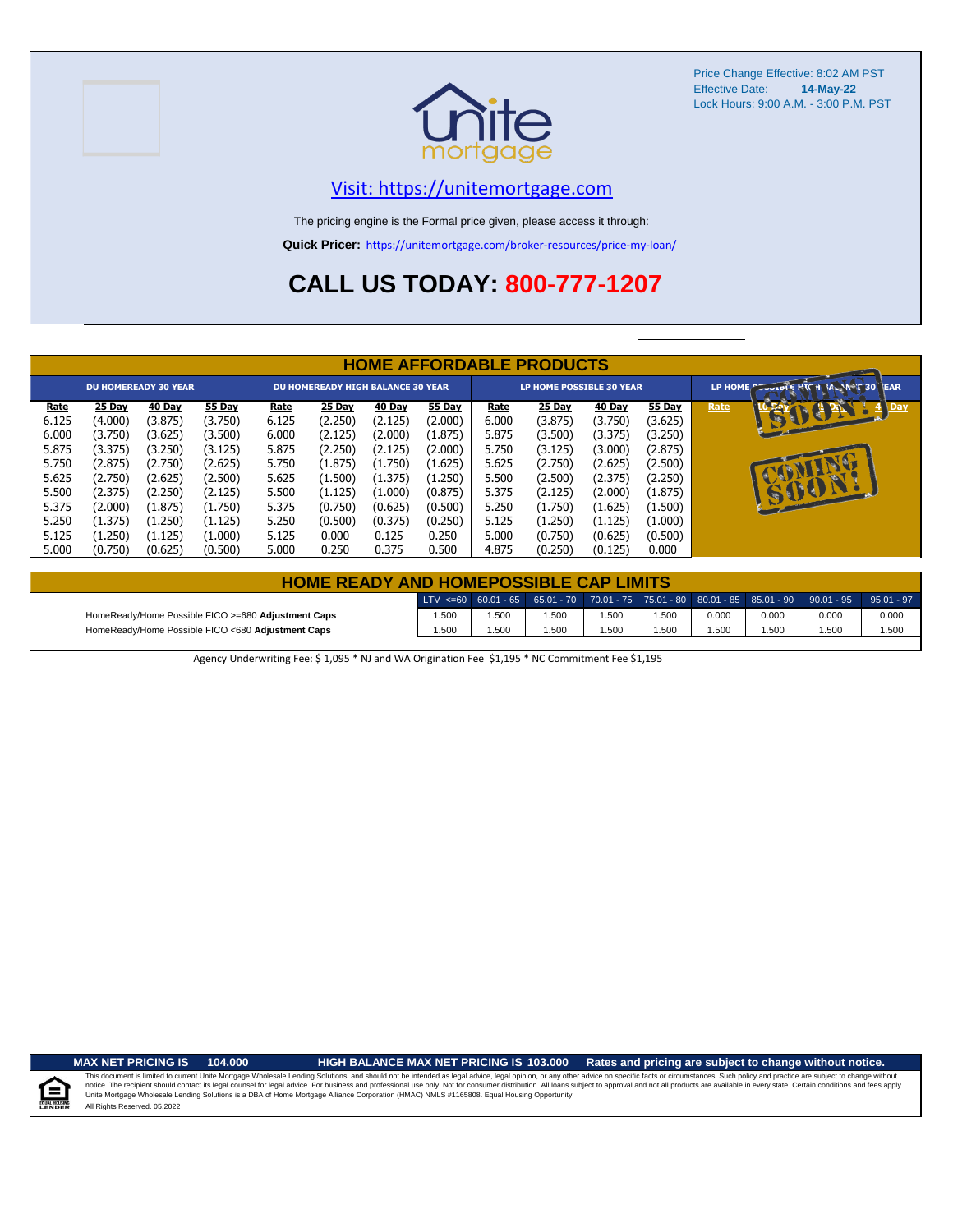

### [V](https://unitemortgage.com/)isit: https://unitemortgage.com

The pricing engine is the Formal price given, please access it through:

**Quick Pricer:** [https://un](https://unitemortgage.com/broker-resources/price-my-loan/)itemortgage.com/broker-resources/price-my-loan/

# **CALL US TODAY: 800-777-1207**

|                                | <b>CONVENTIONAL PRICING ADJUSTMENTS</b>            |                                                                                        |              |                         |              |              |              |                    |              |                      |              |  |  |
|--------------------------------|----------------------------------------------------|----------------------------------------------------------------------------------------|--------------|-------------------------|--------------|--------------|--------------|--------------------|--------------|----------------------|--------------|--|--|
| Credit Score / LTV             |                                                    | Loan Terms > 15 years                                                                  | $LTV \le 60$ | $60.01 - 70$            | $70.01 - 75$ | $75.01 - 80$ | $80.01 - 85$ | $85.01 - 90$       | $90.01 - 95$ | $95.01 - 97$         | >97.00%      |  |  |
| 740+                           |                                                    |                                                                                        | 0.000        | 0.250                   | 0.250        | 0.500        | 0.250        | 0.250              | 0.250        | 0.750                | 0.750        |  |  |
| 720 - 739                      |                                                    |                                                                                        | 0.000        | 0.250                   | 0.500        | 0.750        | 0.500        | 0.500              | 0.500        | 1.000                | 1.000        |  |  |
| 700 - 719                      |                                                    |                                                                                        | 0.000        | 0.500                   | 1.000        | 1.250        | 1.000        | 1.000              | 1.000        | 1.500                | 1.500        |  |  |
| 680 - 699                      |                                                    |                                                                                        | 0.000        | 0.500                   | 1.250        | 1.750        | 1.500        | 1.250              | 1.250        | 1.500                | 1.500        |  |  |
| 660 - 679                      |                                                    |                                                                                        | 0.000        | 1.000                   | 2.250        | 2.750        | 2.750        | 2.250              | 2.250        | 2.250                | 2.250        |  |  |
| 640 - 659                      |                                                    |                                                                                        | 0.500        | 1.250                   | 2.750        | 3.000        | 3.250        | 2.750              | 2.750        | 2.750                | 2.750        |  |  |
| 620-639                        |                                                    |                                                                                        | 0.500        | 1.500                   | 3.000        | 3.000        | 3.250        | 3.250              | 3.250        | 3.500                | 3.500        |  |  |
|                                |                                                    | Cash Out (Ex. Student Loan Only) All Loan Terms. Cumulative with above adjust.         | $LTV < =60$  | $60.01 - 70$            | $70.01 - 75$ | $75.01 - 80$ |              |                    |              |                      |              |  |  |
| $740+$                         |                                                    |                                                                                        | 0.375        | 0.625                   | 0.625        | 0.875        |              |                    |              |                      |              |  |  |
| 720 - 739                      |                                                    |                                                                                        | 0.375        | 1.000                   | 1.000        | 1.125        |              |                    |              |                      |              |  |  |
| 700 - 719                      |                                                    |                                                                                        | 0.375        | 1.000                   | 1.000        | 1.125        |              |                    |              |                      |              |  |  |
| 680 - 699                      |                                                    |                                                                                        | 0.375        | 1.125                   | 1.125        | 1.750        |              |                    |              |                      |              |  |  |
| 660 - 679                      |                                                    |                                                                                        | 0.625        | 1.125                   | 1.125        | 1.875        |              |                    |              |                      |              |  |  |
| 640 - 659                      |                                                    |                                                                                        | 0.625        | 1.625                   | 1.625        | 2.625        |              |                    |              |                      |              |  |  |
| 620 - 639                      |                                                    |                                                                                        | 0.625        | 1.625                   | 1.625        | 3.125        |              |                    |              |                      |              |  |  |
| <b>Other Price Adjustments</b> | All Loan Terms                                     | Cumulative with above adjustments                                                      | $LTV \le 60$ | $60.01 - 65$            | $65.01 - 70$ | $70.01 - 75$ | $75.01 - 80$ | $80.01 - 85$       | $85.01 - 90$ | $90.01 - 95$         | $95.01 - 97$ |  |  |
|                                | High Balance Purchase and R/T Refinance            |                                                                                        | 0.500        | 0.750                   | 0.750        | 0.750        | 1.000        | 1.000              | 1.000        | 1.000                | 1.000        |  |  |
|                                | High Balance Cash-Out Refinance                    |                                                                                        | 1.250        | 1.500                   | 1.500        | 1.500        | 1.750        | <b>NA</b>          | <b>NA</b>    | <b>NA</b>            | <b>NA</b>    |  |  |
|                                | High Balance ARMs (Adjustment Based on CLTV)       |                                                                                        | 0.750        | 0.750                   | 0.750        | 0.750        | 1.500        | 1.500              | 1.500        | 1.750                | 1.750        |  |  |
| <b>ARMs</b>                    |                                                    |                                                                                        | 0.000        | 0.000                   | 0.000        | 0.000        | 0.000        | 0.000              | 0.000        | 0.250                | <b>NA</b>    |  |  |
|                                | HomeReady/Home Possible FICO >=680 Adjustment Caps |                                                                                        | 1.500        | 1.500                   | 1.500        | 1.500        | 1.500        | 0.000              | 0.000        | 0.000                | 0.000        |  |  |
|                                | HomeReady/Home Possible FICO <680 Adjustment Caps  |                                                                                        | 1.500        | 1.500                   | 1.500        | 1.500        | 1.500        | 1.500              | 1.500        | 1.500                | 1.500        |  |  |
| <b>Investment Properties</b>   |                                                    |                                                                                        | 2.125        | 2.125                   | 2.125        | 2.125        | 3.375        | 4.125              | <b>NA</b>    | <b>NA</b>            | <b>NA</b>    |  |  |
| Second Home                    |                                                    |                                                                                        | 1.125        | 1.625                   | 1.625        | 2.125        | 3.375        | 4.125              | 4.125        | 4.125                | 4.125        |  |  |
| Manufactured home              |                                                    |                                                                                        | 0.500        | 0.500                   | 0.500        | 0.500        | 0.500        | 0.500              | 0.500        | 0.500                | 0.500        |  |  |
|                                |                                                    | 2-4 Unit Properties (3-4 unit max LTV is 75% (DU) and 80% (LP))                        | 1.000        | 1.000                   | 1.000        | 1.000        | 1.000        | 1.000              | <b>NA</b>    | <b>NA</b>            | <b>NA</b>    |  |  |
|                                |                                                    | Condos - Loan Terms > 15Y (does not apply to Detached building types)                  | 0.000        | 0.000                   | 0.000        | 0.000        | 0.750        | 0.750              | 0.750        | 0.750                | 0.750        |  |  |
|                                |                                                    | Escrow Waiver (LTV >80% not available in NM, LTV >90% does not apply to HB Nationwide) | 0.000        | 0.000                   | 0.000        | 0.000        | 0.000        | 0.000              | 0.000        | 0.000                | <b>NA</b>    |  |  |
|                                |                                                    |                                                                                        |              |                         |              |              |              |                    |              |                      |              |  |  |
|                                | UW Waiver Fee (ALL LTV) - based on loan size       |                                                                                        |              |                         |              |              |              |                    |              |                      |              |  |  |
|                                |                                                    | <b>ALL SUBORDINATE FINANCING</b>                                                       |              |                         |              | .375%        |              |                    |              |                      |              |  |  |
|                                | <b>LTV Range</b>                                   | <b>CLTV</b> Range                                                                      |              | Credit Score < 720      |              |              |              | Credit Score > 720 |              |                      |              |  |  |
|                                | $\leq 65.00\%$                                     | $80.01\% - 95.00\%$                                                                    |              | 0.500                   |              |              |              | 0.250              |              |                      |              |  |  |
|                                |                                                    |                                                                                        |              |                         |              |              |              |                    |              |                      |              |  |  |
|                                | 65.01% - 75.00%                                    | $80.01\% - 95.00\%$                                                                    |              | 0.750                   |              |              |              | 0.500              |              |                      |              |  |  |
|                                | 75.01% - 95.00%                                    | $90.01\% - 95.00\%$                                                                    |              | 1.000                   |              |              |              | 0.750              |              |                      |              |  |  |
|                                | 75.01% - 90.00%                                    | 76.01% - 90.00%                                                                        |              | 1.000                   |              |              |              | 0.750              |              |                      |              |  |  |
|                                | ≤ 95.00%                                           | $95.01\% - 97.00\%$                                                                    |              | 1.500                   |              |              |              | 1.500              |              |                      |              |  |  |
|                                | <b>LOCK EXTENSIONS - RELOCKS - OTHER CHANGES</b>   |                                                                                        |              |                         |              |              |              |                    |              |                      |              |  |  |
|                                |                                                    |                                                                                        |              | <b>Lock Extensions:</b> |              |              |              |                    |              |                      |              |  |  |
| 1-4 days                       |                                                    | .03 / day                                                                              |              |                         |              |              |              |                    |              |                      |              |  |  |
| 5 days                         |                                                    | 0.125                                                                                  |              |                         |              |              |              |                    |              | 10 Day Lock Expires: | 05/24/22     |  |  |
|                                |                                                    |                                                                                        |              |                         |              |              |              |                    |              |                      |              |  |  |

| .<br>7 days                                 | 0.187                 |                                                   | 25 Day Lock Expires:                                                                 | 06/08/22 |
|---------------------------------------------|-----------------------|---------------------------------------------------|--------------------------------------------------------------------------------------|----------|
| 10 days                                     | 0.250                 |                                                   | 40 Day Lock Expires:                                                                 | 06/23/22 |
| 15 days                                     | 0.375                 |                                                   |                                                                                      |          |
| Relocks:                                    | <b>Other Changes:</b> |                                                   |                                                                                      |          |
| Worse Case pricing plus additional .250 hit | Loan Program          | Worse Case if moving into different delivery type |                                                                                      |          |
|                                             | Rate Change           | Not subject to worse case pricing                 | Locks expiring on a non business day are<br>good through the following business day. |          |

Agency Underwriting Fee: \$ 1,095 \* NJ and WA Origination Fee \$1,195 \* NC Commitment Fee \$1,195

| NDE |  |  |
|-----|--|--|

**MAX NET PRICING IS 104.000 Rates and prices are subject to change without notice.** 25/30 YR.: 2.960% 1 YR Libor: 0.360%

APOR: 15/20 YR.: 2.500% 1 YR CMT: 0.120%

All Rights Reserved. 05.2022 This document is limited to current Unite Mortgage Wholesale Lending Solutions, and should not be intended as legal advice, legal opinion, or any other advice on specific facts or circumstances. Such policy and practice ar